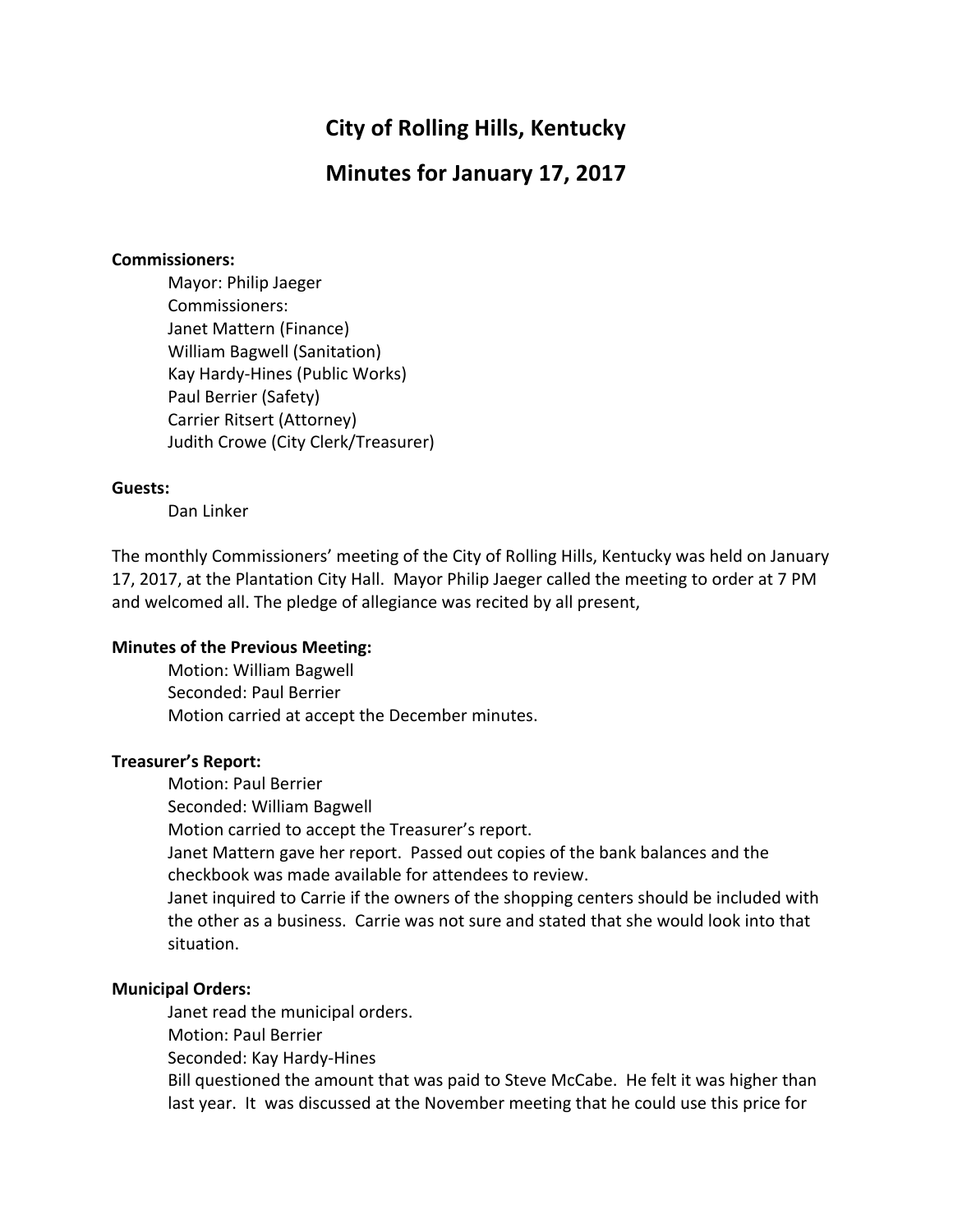putting them up, taking down and replacing any strings of lights that need to be replaced. Bill stated that maybe we should try to get other bids, and check out our wreaths, lights, bows and other items the city uses. Maybe the commissioners should do a Christmas in July and see what we have and what we need replace, new and discard. 

### **City Attorney:**

Carrie talked about the Parking Ordinance and there were still some questions about the wording. Everyone is to look it over and send her the changes so that the Commissioners can vote on it at the next meeting.

Carrie was given a list of the property owners that have not paid their city taxes. One name was left off, due to they purchased in July and their mortgage carrier was supposed to pay the taxes.

Carrie passed out the form to the mayor and new commissioner for open records that the city keeps on file. She will check to see how to request a grant to get our ordinances codified.

An updated copy of the rental property owners who have not paid their rental license fee will be sent to Carrie for her to issue them a letter. The secretary stated that she has sent out a reminder letter with no response.

### **Open Forum:**

Dan asked Carrie if the city had an ordinance for the Alcohol License as he got an email about having to pay our license and the City of Louisville's license. She will check with ABC to see if our license fee can be collected from business that deal with alcohol. Also, it was brought up that there are cars in the shopping center parking lot in the back as well as in the apartments lots that have not moved for months due to flat tires. Bill stated the he will email the phone number of the shopping center owners to Paul to give to Kenny to contact them about the cars and see what the city and the shopping center owners want to do.

## **Sanitation:**

William Bagwell gave his report. On the agenda, there was a statement about trash cans in the street. Phil stated that his trash cans were dropped in the street. Several other residents called Bill and stated that their cans were out in the street on in the middle of their drives. Bill will talk with the driver about where the trash cans are landing when he has dumped them.

A reminder that no black plastic bags for yard waste, either paper lawn bags or garbage bins. Also, the garbage contract runs out the end of June and Bill will start working on the new contract. He will work on extending our current contract for another two years.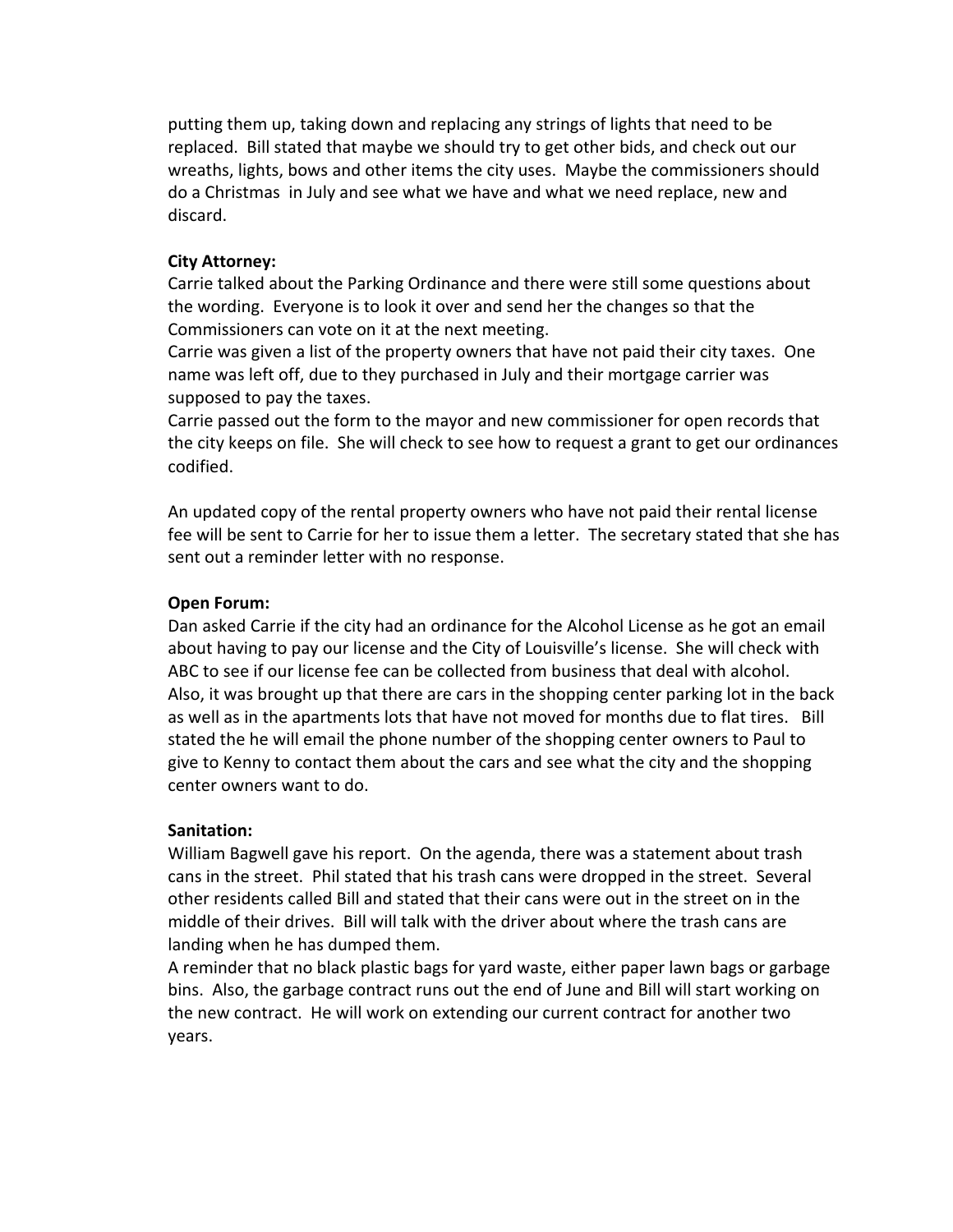## **Safety:**

Paul stated that the January schedule was sent to all and that the February will be out at the end of the month. It was suggested to Paul that maybe the police should be here when the school busses are making their runs, as some are speeding and running stop signs. 

Paul passed out a bid for stop and street signs from Rueff Signs Inc. Another company stated that it would cost \$235.00 per bar to be painted at all stop signs. Paul will need to get more bids for signs for the city, since the project is over \$20,000.00

It was stated that we need different speed bumps on Goose Creek and Habersham, as these are not slowing down the traffic.

It was asked if the Code Enforcement Officer could have a placard for the side of his car to state that he is working in the City of Rolling Hills. It will be priced out and all agreed that he needed it when he patrolled the City.

#### **New Business:**

The Holiday decorating contest winners were announced by Janet Mattern. First place went to the resident at 9218 Aylesbury Drive and was awarded \$100.00 and second place went to 9308 Habersham and was awarded \$50.00. Checks will be made out and Judy will deliver them to the residents on Wednesday.

2840 Goose Creek Road is a vacant building and Phil asked that the city maybe should consider purchasing the building for the city. It was formally the old Korean restaurant. Phil suggested to call about it, check and see if anything else is available in the city. It could be used for meetings, rent out to residents, storage, etc. The asking price is \$300,000.00. 

Phil will take over the newsletter, Website, Social Media as Dan has forwarded all the information on this to Phil.

Kay stated that the street and stop signs must be on record when the city plans to complete this project. It is a state law that all cities have to change their signs to be reflective. 

Janet asked if there were any job descriptions for the positions as commissioners. Bill stated that he had copies and would take them to Janet to make copies so the positions could and should be finalized by next meeting. As of the January meeting the positions were as follows: William Bagwell - Sanitation Kay Hardy-Hines – Public Works Janet Mattern – Finance Paul Berrier - Safety